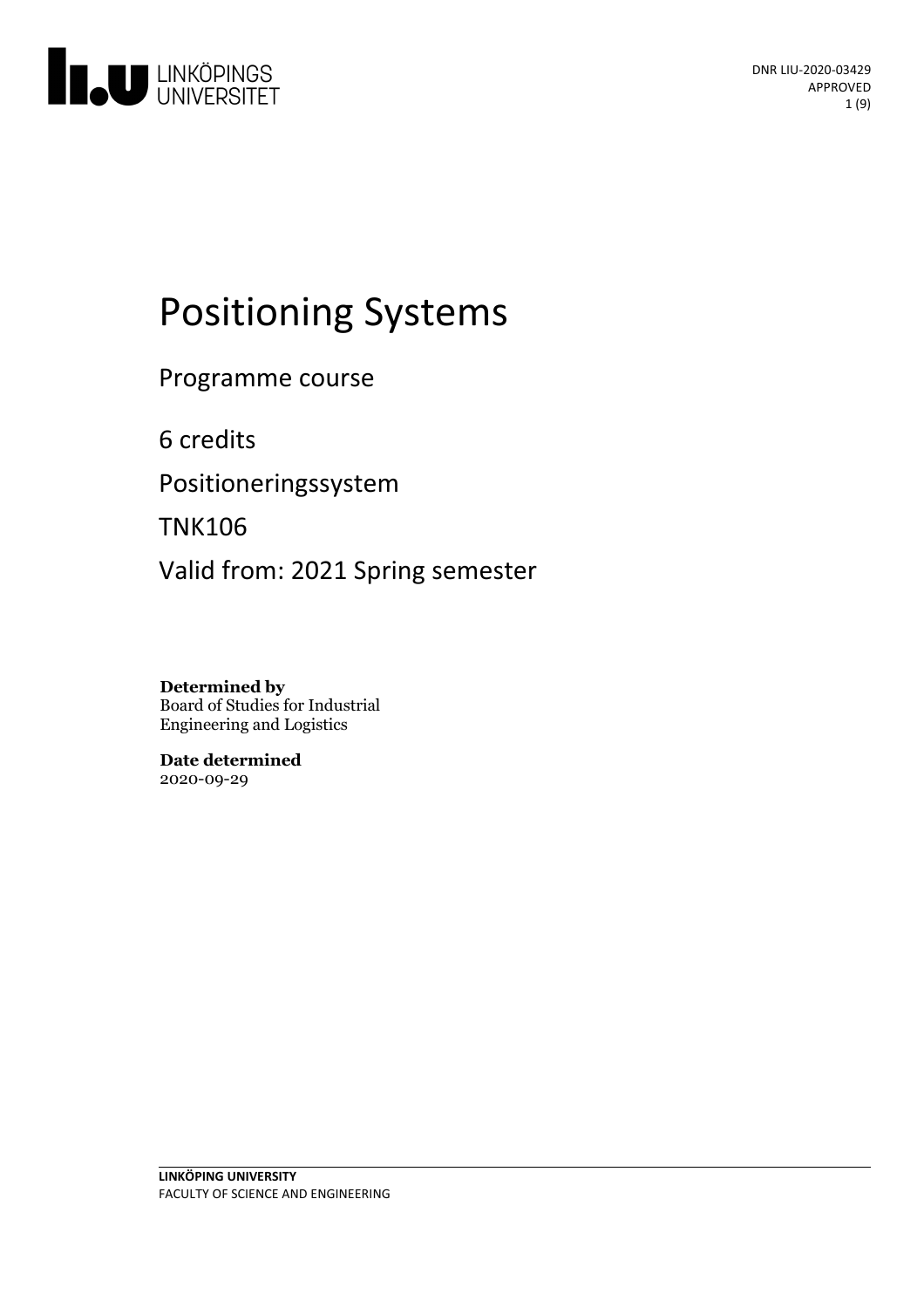### Main field of study

Electrical Engineering, Transportation Systems Engineering

### Course level

Second cycle

### Advancement level

A1X

### Course offered for

- Master's Programme in Intelligent Transport Systems and Logistics
- Master of Science in Communications, Transport and Infrastructure

### Prerequisites

Mobile Communication and Networks

### Intended learning outcomes

The general purpose is to give theoretical as well as practical knowledge in different positioning technologies. After completing the course, the student is expected to be able to:

- Identify the most common positioning systems and their main characteristics
- Assess the potential of using different positioning systems for a certain application
- Explain the implementation principles of selected positioning systems and methods
- Given a sequence of measurements, apply different positioning methods in order to estimate the position of a target
- Perform map matching given a road network and a sequence of position estimates
- Estimate and assess the accuracy of a general positioning system
- Identify and explain measurements relevant for positioning and how they are measured in different positioning systems

**Course content**<br>Positioning systems, e.g. GNSS, cellular and WLAN. Positioning methods, e.g. ToA, TDoA, AoA and pattern matching. Range and angle measurements. Accuracy metrics and estimation. Selected topics within vehicle positioning, GIS, databases, pattern recognition and tracking.

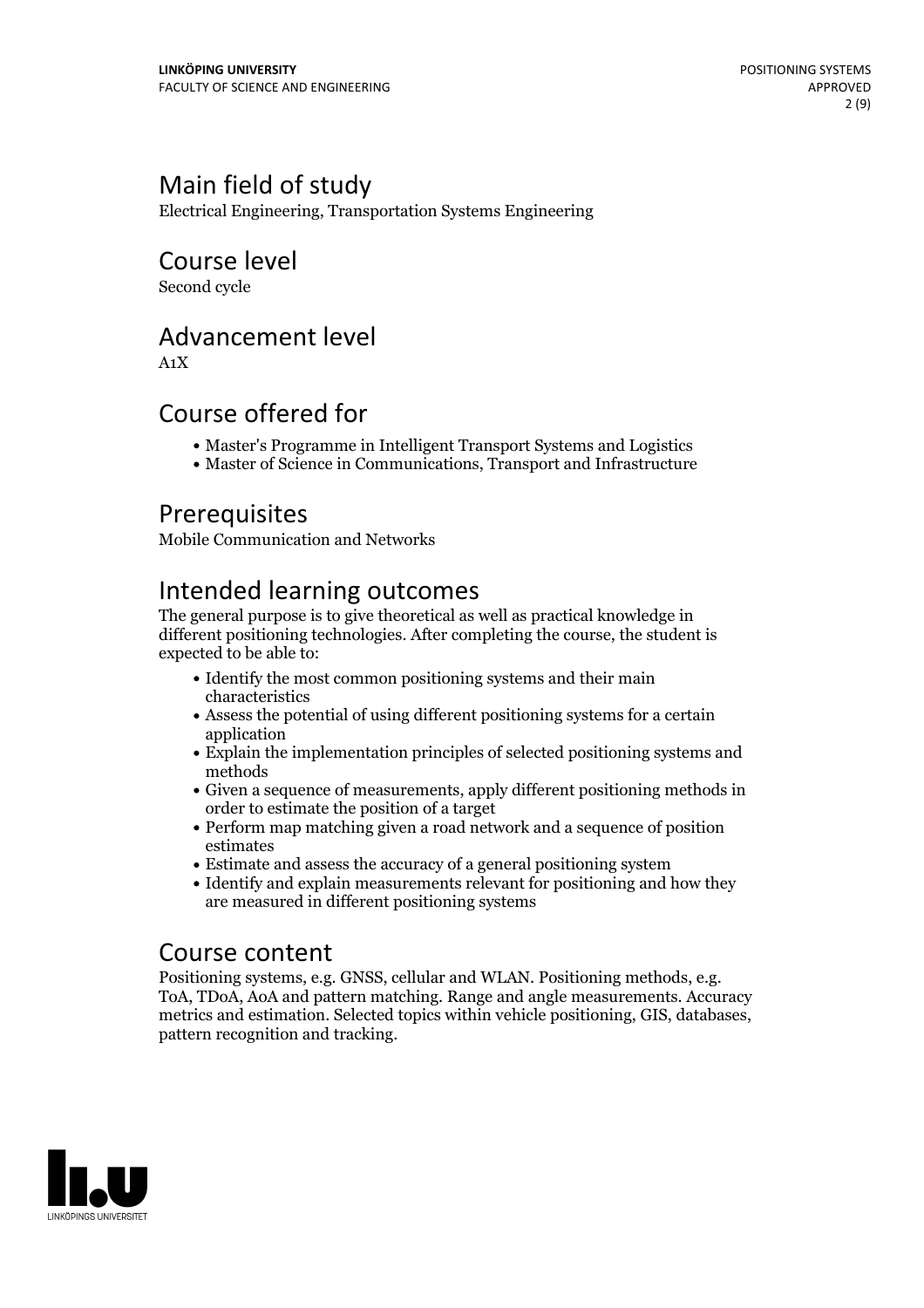### Teaching and working methods

The course contains lectures, tutorials and laboratory work.

### Examination

| UPG1 Group assignment with oral and written report.<br>Seminar | 4 credits U, $3, 4, 5$ |
|----------------------------------------------------------------|------------------------|
| LAB1 Laboratory work                                           | 2 credits U, G         |

### Grades

Four-grade scale, LiU, U, 3, 4, 5

### Other information

#### **About teaching and examination language**

The teaching language is presented in the Overview tab for each course. The examination language relates to the teaching language as follows:

- If teaching language is Swedish, the course as a whole or in large parts, is taught in Swedish. Please note that although teaching language is Swedish, parts of the course could be given in English. Examination language is
- Swedish.<br>• If teaching language is Swedish/English, the course as a whole will be taught in English if students without prior knowledge of the Swedish language participate. Examination language is Swedish or English
- $\bullet$  If teaching language is English, the course as a whole is taught in English. Examination language is English.

#### **Other**

The course is conducted in a manner where both men's and women's

The planning and implementation of a course should correspond to the course should correspond to the course should correspond to the course should correspond to the course should correspond to the course of the course of t syllabus. The course evaluation should therefore be conducted with the course syllabus as a starting point.

### Department

Institutionen för teknik och naturvetenskap

## Director of Studies or equivalent

Erik Bergfeldt

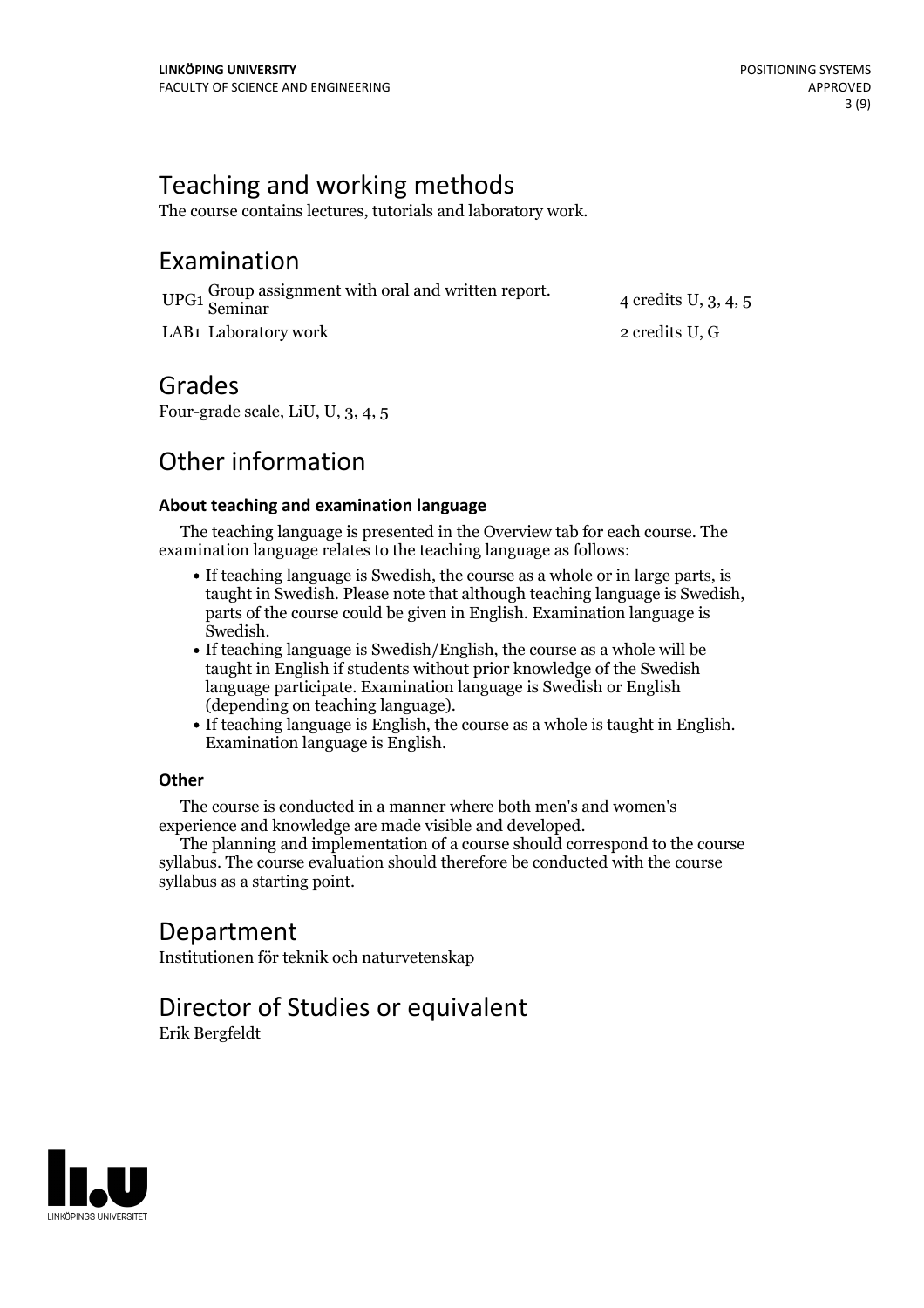### Examiner

David Gundlegård

### Education components

Preliminary scheduled hours: 48 h Recommended self-study hours: 112 h

### Course literature

#### **Books**

Küpper, Axel, (2005) *Location-based services : fundamentals and operation* ISBN: 0470092319, 9780470092316 Chichester : John Wiley and Sons Ltd, 2005.

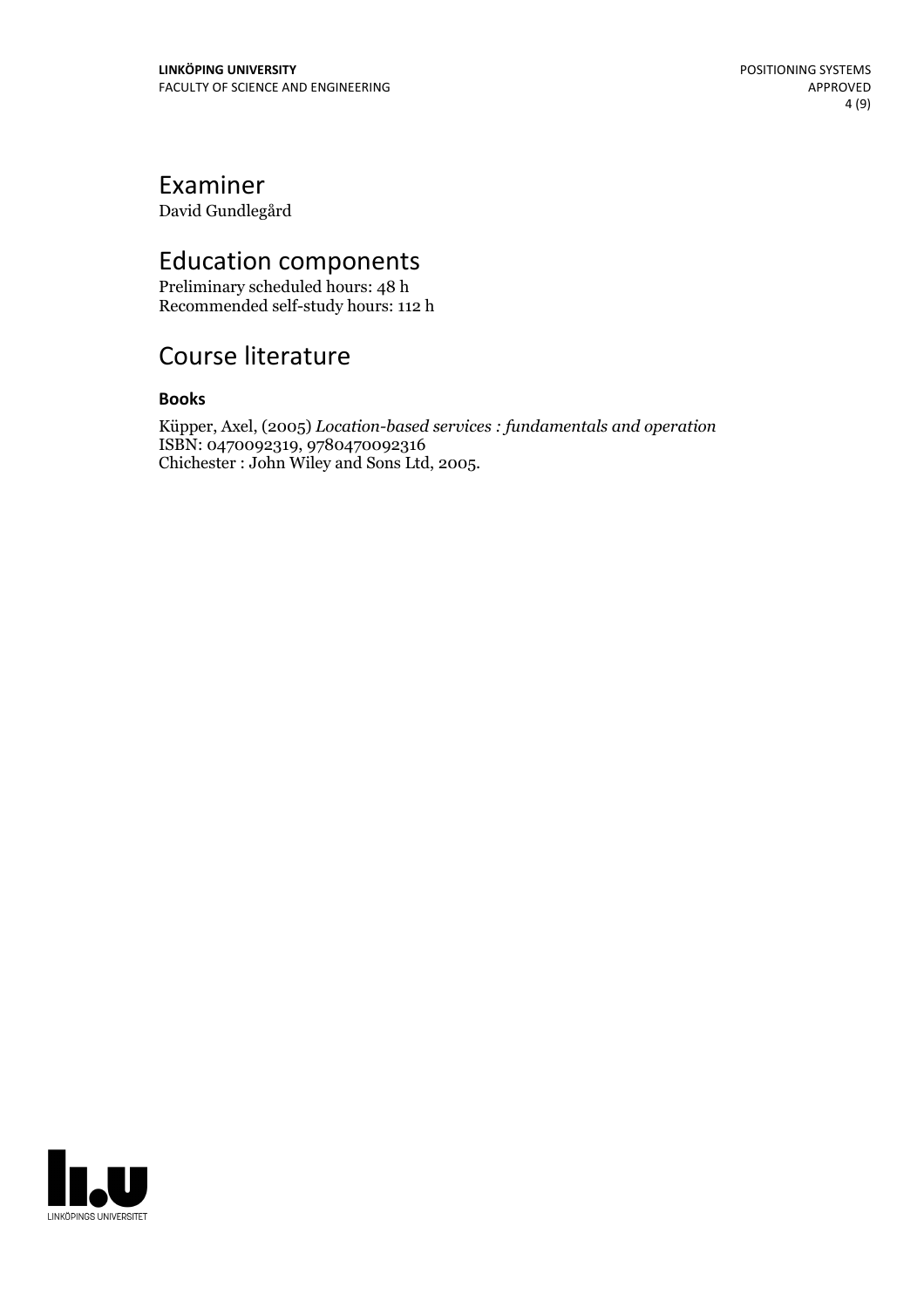### **Common rules**

### **Course syllabus**

A syllabus must be established for each course. The syllabus specifies the aim and contents of the course, and the prior knowledge that a student must have in order to be able to benefit from the course.

### **Timetabling**

Courses are timetabled after a decision has been made for this course concerning its assignment to a timetable module.

#### **Interrupting a course**

The vice-chancellor's decision concerning regulations for registration, deregistration and reporting results (Dnr LiU-2015-01241) states that interruptions in study are to be recorded in Ladok. Thus, all students who do not participate in a course for which they have registered must record the interruption, such that the registration on the course can be removed. Deregistration from <sup>a</sup> course is carried outusing <sup>a</sup> web-based form: https://www.lith.liu.se/for-studenter/kurskomplettering?l=en.

### **Cancelled courses**

Courses with few participants (fewer than 10) may be cancelled or organised in a manner that differs from that stated in the course syllabus. The Dean is to deliberate and decide whether a course is to be cancelled or changed from the course syllabus.

### **Guidelines relatingto examinations and examiners**

For details, see Guidelines for education and examination for first-cycle and second-cycle education at Linköping University, Dnr LiU-2019-00920 (http://styrdokument.liu.se/Regelsamling/VisaBeslut/917592).

An examiner must be employed as a teacher at LiU according to the LiU Regulations for Appointments, Dnr LiU-2017-03931 (https://styrdokument.liu.se/Regelsamling/VisaBeslut/622784). For courses in second-cycle, the following teachers can be appointed as examiner: Professor (including Adjunct and Visiting Professor), Associate Professor (including Adjunct), Senior Lecturer (including Adjunct and Visiting Senior Lecturer), Research Fellow, or Postdoc. For courses in first-cycle, Assistant Lecturer (including Adjunct and Visiting Assistant Lecturer) can also be appointed as examiner in addition to those listed for second-cycle courses. In exceptional cases, a Part-time Lecturer can also be appointed as an examiner at both first- and second cycle, see Delegation of authority for the Board of Faculty of Science and Engineering.

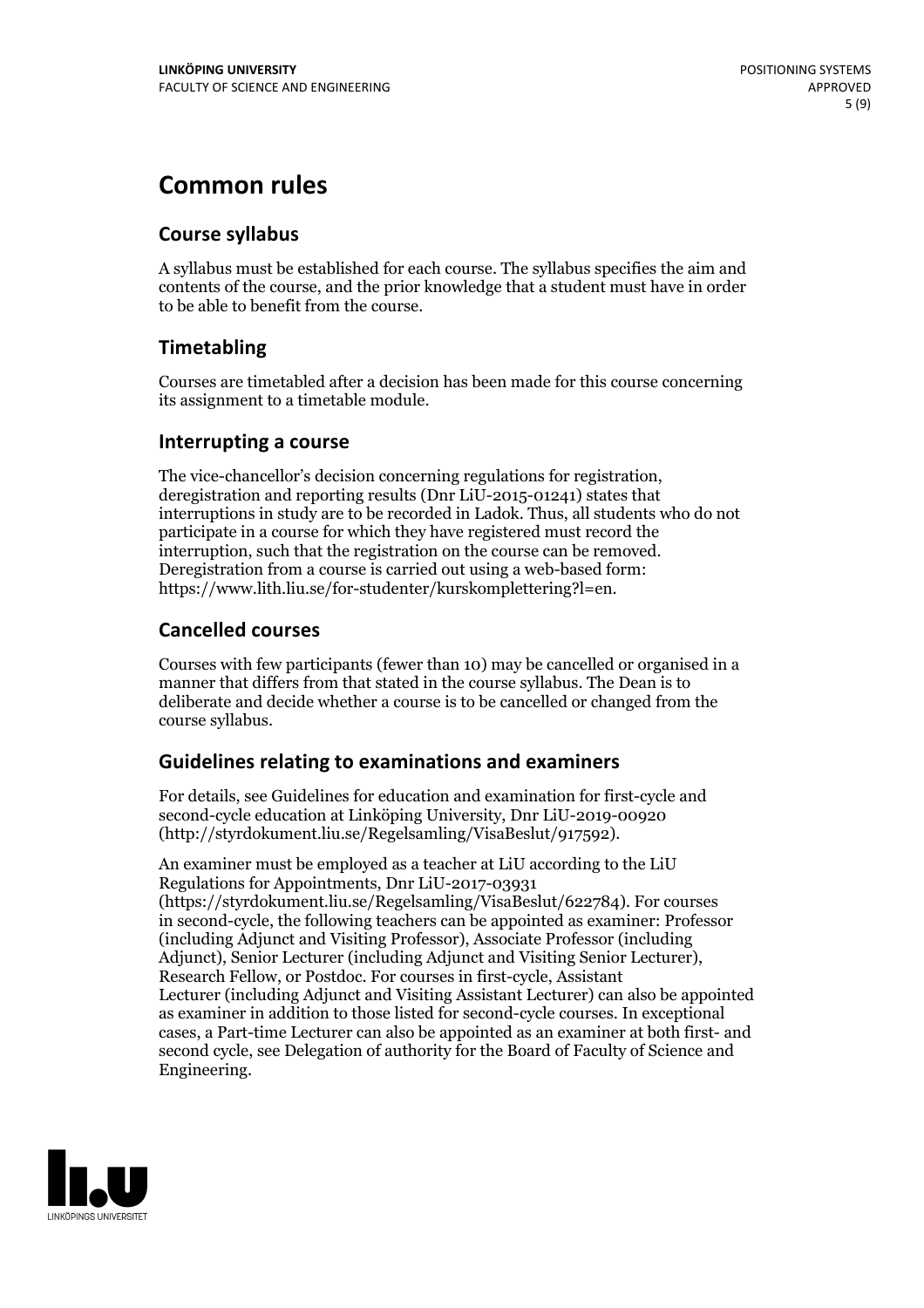### **Forms of examination**

#### **Principles for examination**

Written and oral examinations and digital and computer-based examinations are held at least three times a year: once immediately after the end of the course, once in August, and once (usually) in one of the re-examination periods. Examinations held at other times are to follow a decision of the board of studies.

Principles for examination scheduling for courses that follow the study periods:

- courses given in VT1 are examined for the first time in March, with re-examination in June and August
- courses given in VT2 are examined for the first time in May, with re-examination in August and October
- courses given in HT1 are examined for the first time in October, with re-examination in January and August
- courses given in HT2 are examined for the first time in January, with re-examination in March and in August.

The examination schedule is based on the structure of timetable modules, but there may be deviations from this, mainly in the case of courses that are studied and examined for several programmes and in lower grades (i.e. 1 and 2).

Examinations for courses that the board of studies has decided are to be held in alternate years are held three times during the school year in which the course is given according to the principles stated above.

Examinations for courses that are cancelled orrescheduled such that they are not given in one or several years are held three times during the year that immediately follows the course, with examination scheduling that corresponds to the scheduling that was in force before the course was cancelled or rescheduled.

When a course is given for the last time, the regular examination and two re-<br>examinations will be offered. Thereafter, examinations are phased out by offering three examinations during the following academic year at the same times as the examinations in any substitute course. If there is no substitute course, three examinations will be offered during re-examination periods during the following academic year. Other examination times are decided by the board of studies. In all cases above, the examination is also offered one more time during the academic year after the following, unless the board of studies decides otherwise.

If a course is given during several periods of the year (for programmes, or on different occasions for different programmes) the board or boards of studies determine together the scheduling and frequency of re-examination occasions.

#### **Retakes of other forms of examination**

Regulations concerning retakes of other forms of examination than written examinations and digital and computer-based examinations are given in the LiU guidelines for examinations and examiners, http://styrdokument.liu.se/Regelsamling/VisaBeslut/917592.

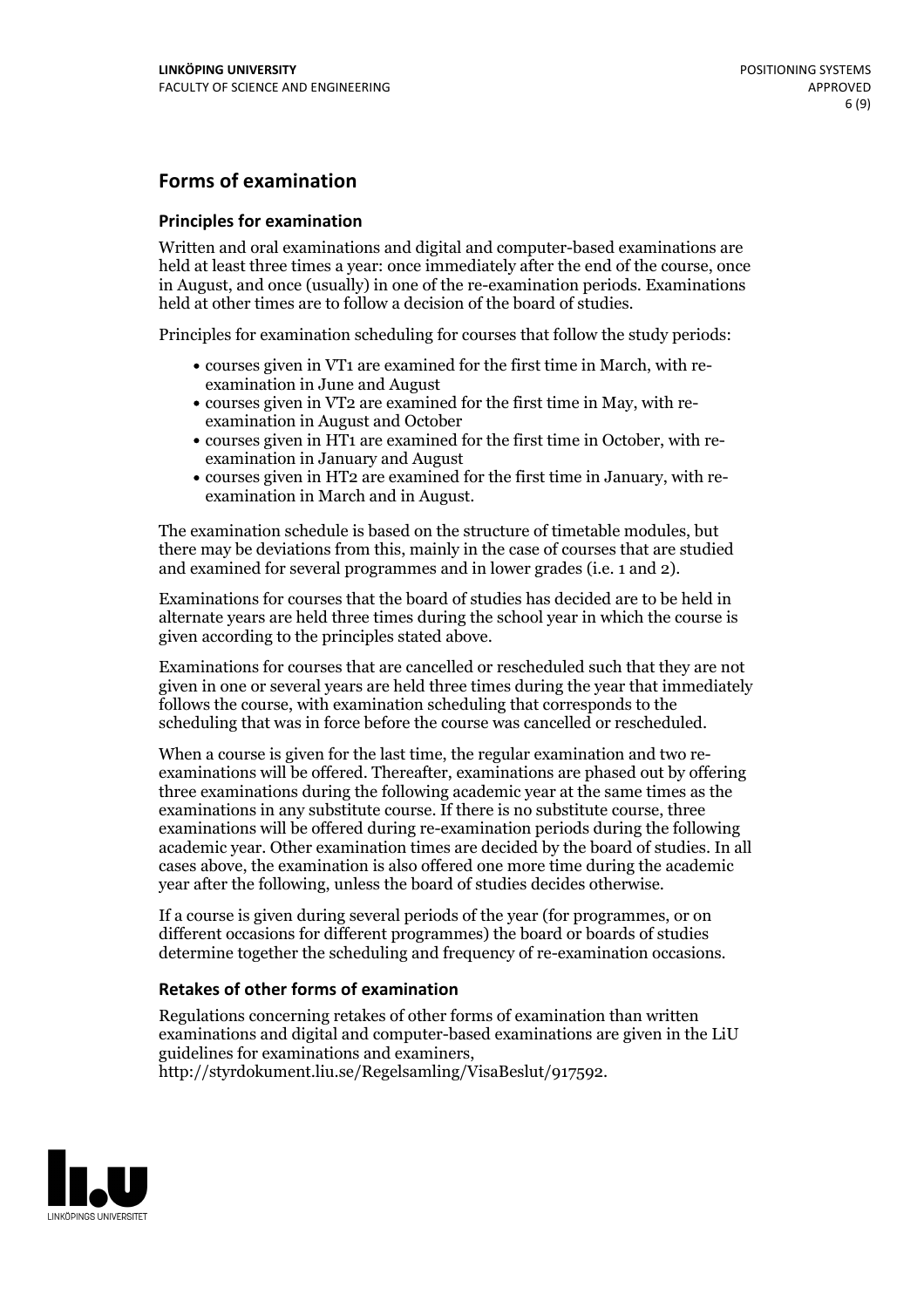#### **Registration for examination**

Until January 31 2021, the following applies according to previous guidelines: In order to take an written, digital or computer-based examination student must register in advance at the Student Portal during the registration period, which Candidates are informed of the location of the examination by email, four days in advance. Students who have not registered for an examination run the risk of being refused admittance to the examination, if space is not available.

From February 1 2021, new guidelines applies for registration for written, digital or computer-based examination, Dnr LiU-2020-02033 (https://styrdokument.liu.se/Regelsamling/VisaBeslut/622682).

Symbols used in the examination registration system:

\*\* denotes that the examination is being given for the penultimate time.

\* denotes that the examination is being given for the last time.

#### **Code of conduct for students during examinations**

Details are given in a decision in the university's rule book: http://styrdokument.liu.se/Regelsamling/VisaBeslut/622682.

#### **Retakes for higher grade**

Students at the Institute of Technology at LiU have the right to retake written examinations and digital and computer-based examinations in an attempt to achieve a higher grade. This is valid for all examination components with code "TEN", "DIT" and "DAT". The same right may not be exercised for other examination components, unless otherwise specified in the course syllabus.

A retake is not possible on courses that are included in an issued degree diploma.

#### **Grades**

The grades that are preferably to be used are Fail (U), Pass (3), Pass not without distinction  $(4)$  and Pass with distinction  $(5)$ .

- Grades U, 3, 4, 5 are to be awarded for courses that have written or digital examinations.<br>• Grades Fail (U) and Pass (G) may be awarded for courses with a large
- degree of practical components such as laboratory work, project work and
- $\bullet$  Grades Fail (U) and Pass (G) are to be used for degree projects and other independent work.

#### **Examination components**

The following examination components and associated module codes are used at the Faculty of Science and Engineering:

Grades U, 3, 4, 5 are to be awarded for written examinations (TEN) and

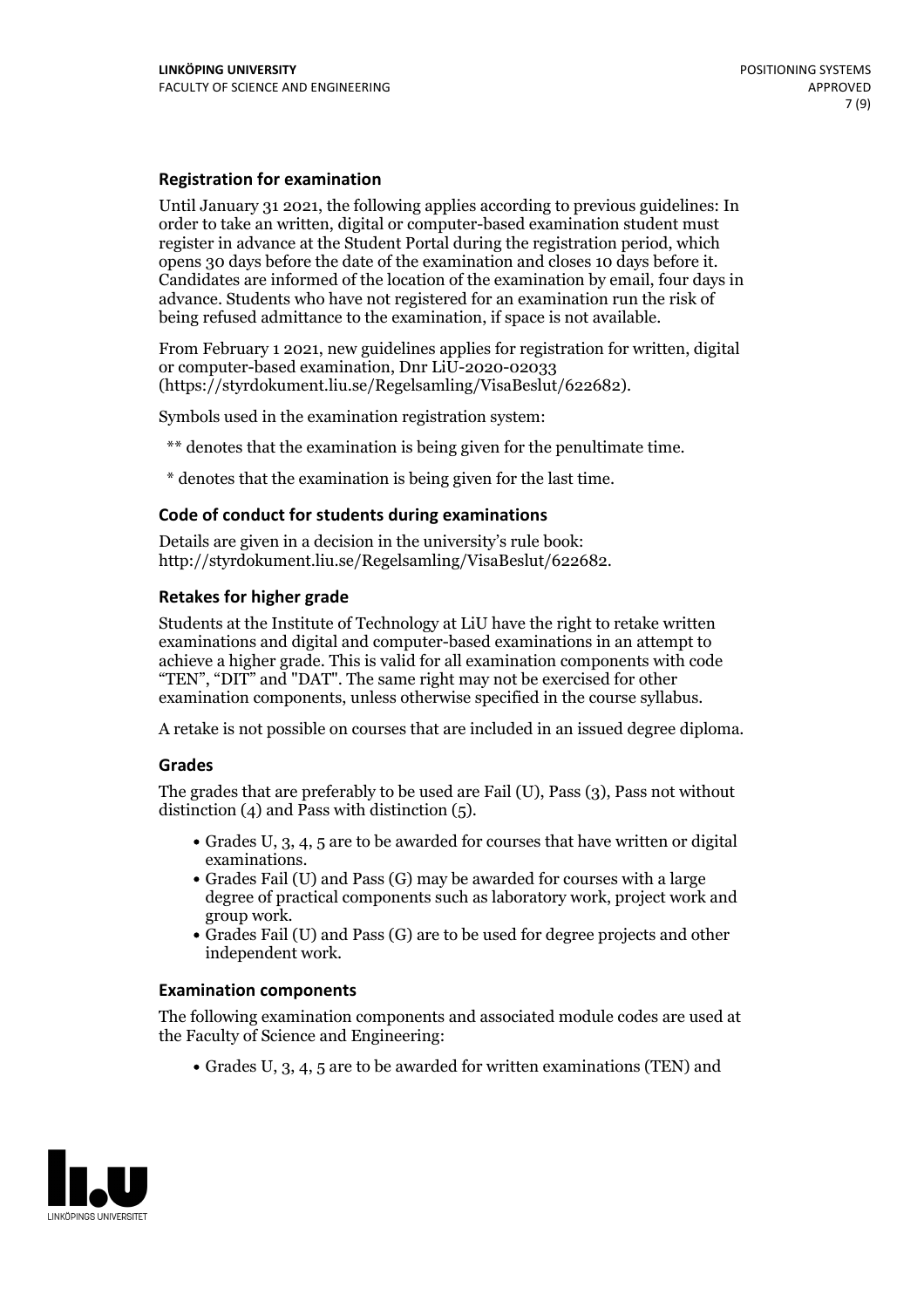- digital examinations (DIT).<br>• Examination components for which the grades Fail (U) and Pass (G) may be awarded are laboratory work (LAB), project work (PRA), preparatory written examination (KTR), digital preparatory written examination (DIK), oral examination (MUN), computer-based examination (DAT), home
- assignment (HEM), and assignment (UPG).<br>• Students receive grades either Fail (U) or Pass (G) for other examination components in which the examination criteria are satisfied principally through active attendance such as tutorial group (BAS) or examination item
- (MOM).<br>• Grades Fail (U) and Pass (G) are to be used for the examination components Opposition (OPPO) and Attendance at thesis presentation (AUSK) (i.e. part of the degree project).

In general, the following applies:

- 
- Mandatory course components must be scored and given <sup>a</sup> module code. Examination components that are not scored, cannot be mandatory. Hence, it is voluntary to participate in these examinations, and the voluntariness must be clearly stated. Additionally, if there are any associated conditions to the examination component, these must be clearly stated as well.<br>• For courses with more than one examination component with grades
- U,3,4,5, it shall be clearly stated how the final grade is weighted.

For mandatory components, the following applies: If special circumstances prevail, and if it is possible with consideration of the nature ofthe compulsory component, the examiner may decide to replace the compulsory component with another equivalent component. (In accordance with the LiU Guidelines for education and examination for first-cycle and second-cycle education at Linköping University, http://styrdokument.liu.se/Regelsamling/VisaBeslut/917592).

For written examinations, the following applies: If the LiU coordinator for students with disabilities has granted a student the right to an adapted examination for a written examination in an examination hall, the student has the right to it. If the coordinator has instead recommended for the student an adapted examination or alternative form of examination, the examiner may grant this if the examiner assesses that it is possible, based on consideration of the course objectives. (In accordance with the LiU Guidelines for education and examination for first-cycle and second-cycle education at Linköping University, http://styrdokument.liu.se/Regelsamling/VisaBeslut/917592).

#### **Reporting of examination results**

The examination results for a student are reported at the relevant department.

#### **Plagiarism**

For examinations that involve the writing of reports, in cases in which it can be assumed that the student has had access to other sources (such as during project work, writing essays, etc.), the material submitted must be prepared in accordance